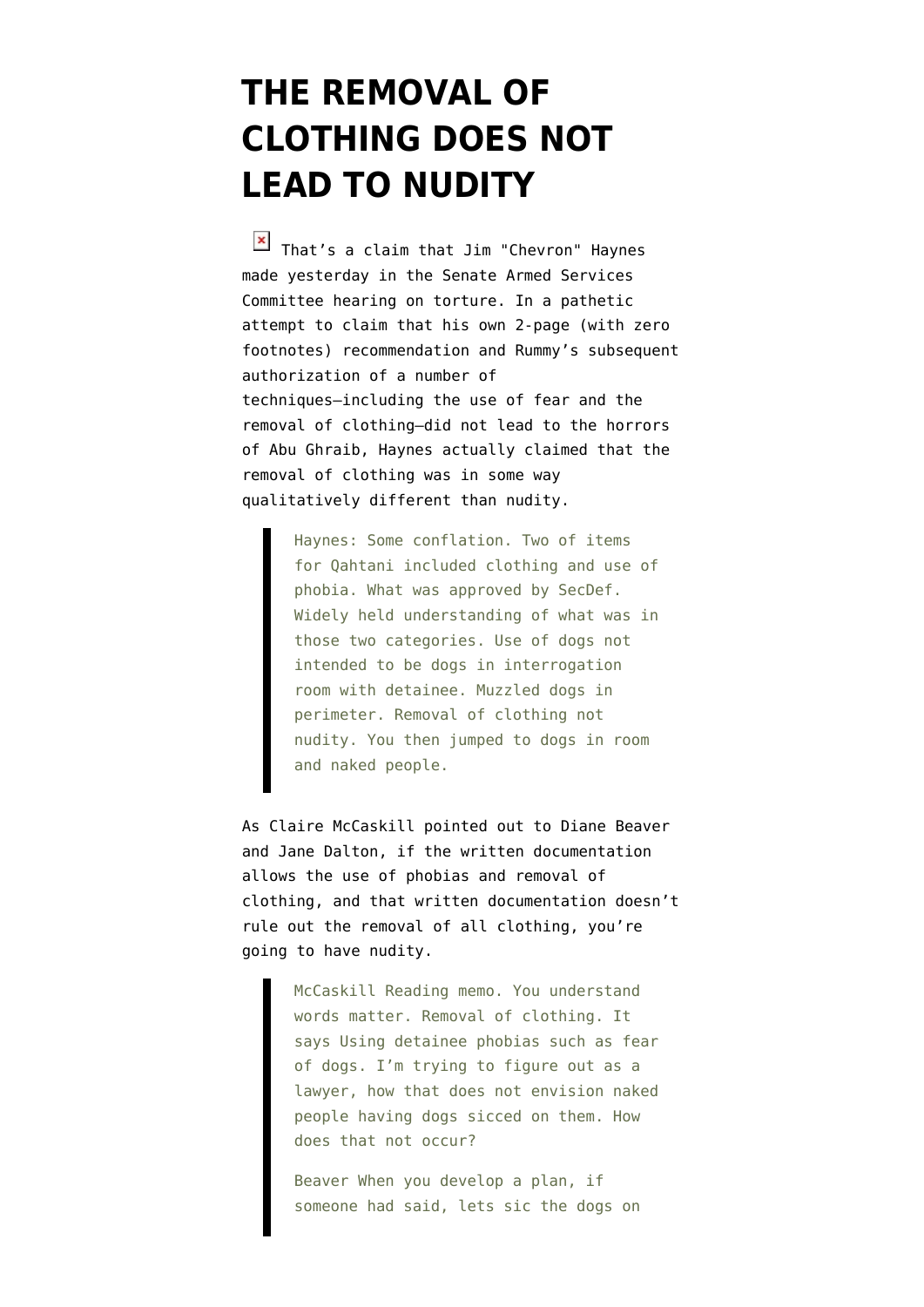them. That did not happen.

McCaskill Dogs were used with naked people.

Beaver Not at Gitmo

McCaskill Within our military. It happened.

Beaver I can't comment..

McCaskill Ms Dalton

Dalton: Those approved for Gitmo and did not involve nudity.

McCaskill Removal of clothing. When you were discussing safeguards. Did any one talk putting in the word "all"? If I saw removal of clothing and I was trying to get info, how would anyone know?

Dalton General Miller said it did not involve nudity.

McCaskill there's nothing here that would say removal of clothing. It's not in there.

All three of these people are pretending that "everyone" involved knew there were a certain set of conditions that limited the use of phobias and removal of clothing that would somehow prevent piling detainees into heaps of naked human flesh–conditions that, unfortunately, Haynes' two page memo failed to communicate. In fact the closest any Senator came to piercing the chilling defenses of Haynes and Beaver and Dalton came when Jack Reed asked Haynes what the conditions on using such techniques were–and how an interrogator would know about those conditions if they were never written on paper ([here's](http://thinkprogress.org/2008/06/18/sen-reed-castigates-william-haynes-you-denigrated-the-integrity-of-the-us-military/) the tail end of this exchange, h/t [perris](http://emptywheel.firedoglake.com/2008/06/18/the-removal-of-clothing-does-not-lead-to-nudity/#comment-78575)).

> Reed: Dalton went to some length to say that her opinion was based on the conditions. Where is that communicated in your memo. If those conditions were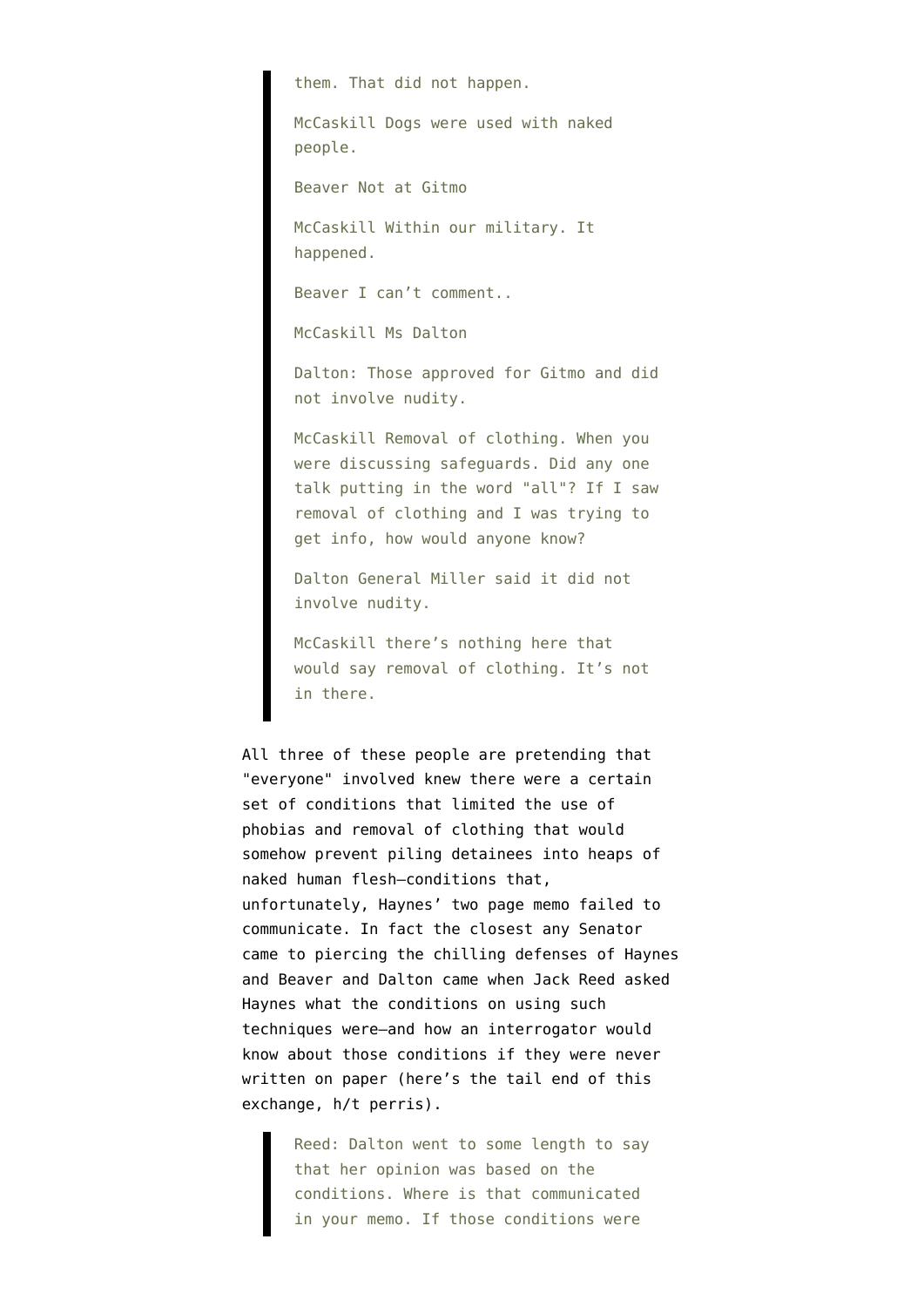central to the legality of your advice, don't you have an obligation to communicate this to him? Shouldn't you also communicate to him that his concurrence was contigent on some conditions?

Haynes: All understood that those conditions apply.

Reed; Can you list them?

Haynes: You've got more documents than I've ever seen on this. There were plans that had to be developed with each detainee. [filibuster filibuster filibuster]

Reed; Where does it reference those conditions.

Haynes: Not to mention the training that that question maligns.

Reed; I reject that. You empowered them to ignore the UMCJ. The only thing you sent them was these techniques apply. Don't go around claiming you protect the integrity of the military. You degrade the integrity of the US military.

Had Reed persisted, I'm sure, Haynes would have had to admit he could not name the conditions (in his babbling responses to Reed's questions about conditions, he reminded me distinctly of Lynn Westmoreland [stumbling the Ten](http://www.jibjab.com/view/67649) [Commandments](http://www.jibjab.com/view/67649)). But Reed–like the other Senators (including Lindsey Graham, who did an overall good job here)–simply got disgusted with Haynes before they could pin him on his evasions. I guess it pays to be disgustingly immoral if you want to make it through a Senate hearing on torture.

There are a number of other key revelations not reported widely in the press.

According to [documents](http://levin.senate.gov/newsroom/supporting/2008/Documents.SASC.061708.pdf)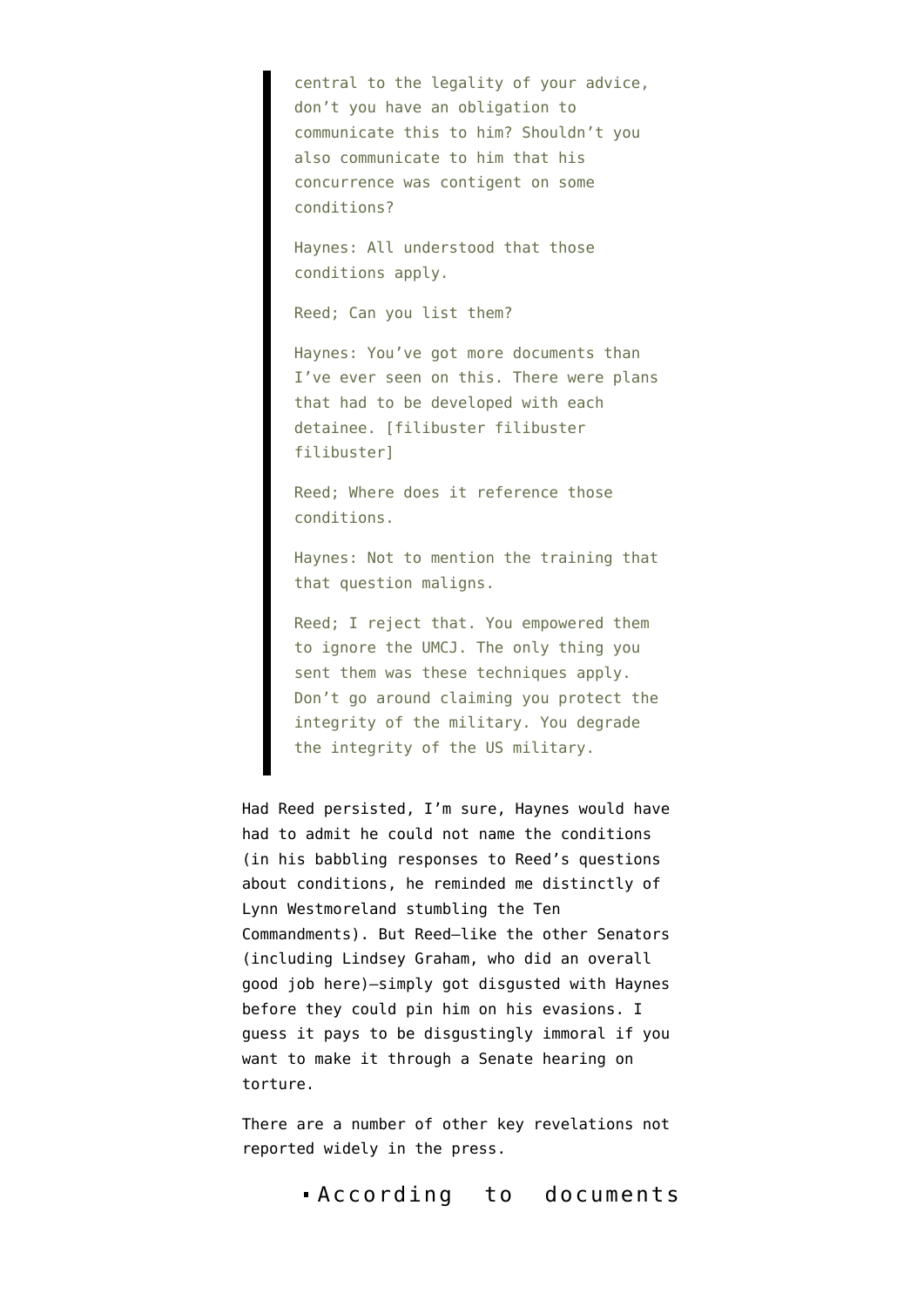released yesterday, Michael Chertoff was among the Administration Officials who went on a Gitmo field trip on September 25, 2002 (this is important because Yoo claims–and [Chertoff](http://emptywheel.firedoglake.com/2008/06/04/john-yoo-v-alice-fisher-and-michael-chertoff/) [denies–](http://emptywheel.firedoglake.com/2008/06/04/john-yoo-v-alice-fisher-and-michael-chertoff/)that Chertoff signed off on torture techniques before Yoo wrote his DODfocused opinion)

- DOD released a document dump of 38,000 documents this week on torture policies
- Some of the most important orders leading up to DOD's torture policy–most notably Haynes' instruction to Admiral Dalton to stop consulting with the military services for input on the torture policy–were not in writing
- Alberto Mora knows of at least one incidence in which allies have refused to participate in operations with us because of our habit of torturing

Levin You said allies might stop supporting combat operations. That would put more troops in harms way. Do you have specific example?

Mora: One specific one, but I'd prefer to discuss in closed session.

But for me (and for [Diane\)](http://emptywheel.firedoglake.com/2008/06/17/senate-armed-services-torture-hearing-four-haynes/#comment-78395), the revelation from